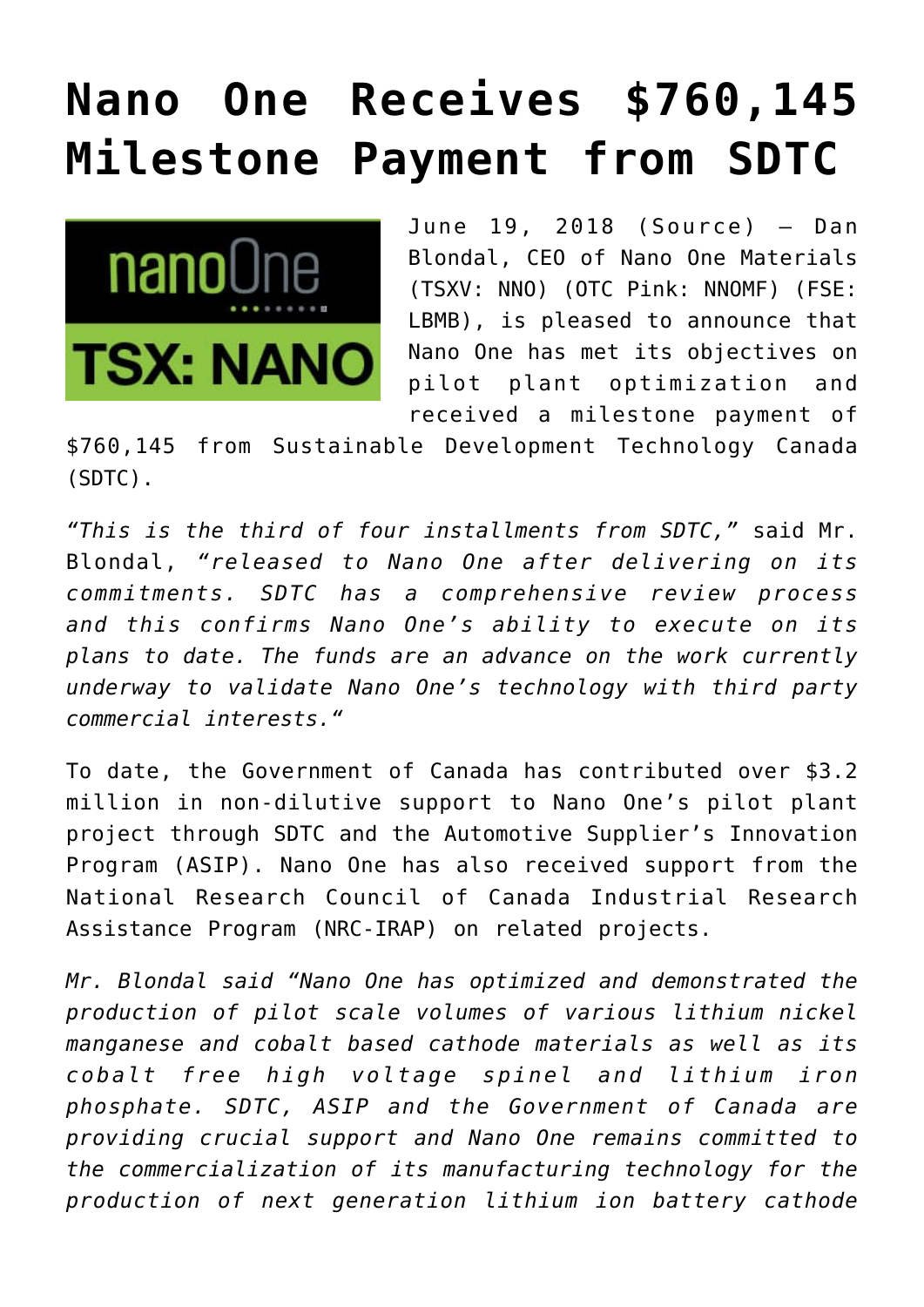*materials."*

**Nano One Materials Corp.**

**Dan Blondal, CEO** 

## **About Nano One:**

Nano One Materials Corp ("Nano One" or "the Company") is developing patented technology for the low-cost production of high performance battery materials used in electric vehicles, energy storage and consumer electronics. The processing technology addresses fundamental supply chain constraints by enabling wider raw materials specifications for use in lithium ion batteries. The process can be configured for a range of different nanostructured materials and has the flexibility to shift with emerging and future battery market trends and a diverse range of other growth opportunities. The novel threestage process uses equipment common to industry and Nano One has built a pilot plant to demonstrate high volume production and to optimize its technology across a range of materials. The pilot plant is being funded with the assistance and support of the Government of Canada through Sustainable Development Technology Canada (SDTC) and the Automotive Supplier Innovation Program (ASIP) a program of Innovation, Science and Economic Development Canada ISED). Nano One also receives financial support from the National Research Council of Canada Industrial Research Assistance Program (NRC-IRAP). Nano One's mission is to establish its patented technology as a leading platform for the global production of a new generation of nanostructured composite materials. For more information, please visit [www.nanoone.ca](http://www.nanoone.ca/)

*Certain information contained herein may constitute "forwardlooking information" under Canadian securities legislation. Forward-looking information includes, but is not limited to, the execution of the Company's plans which are contingent on the receipt of grant monies and the commercialization of the*